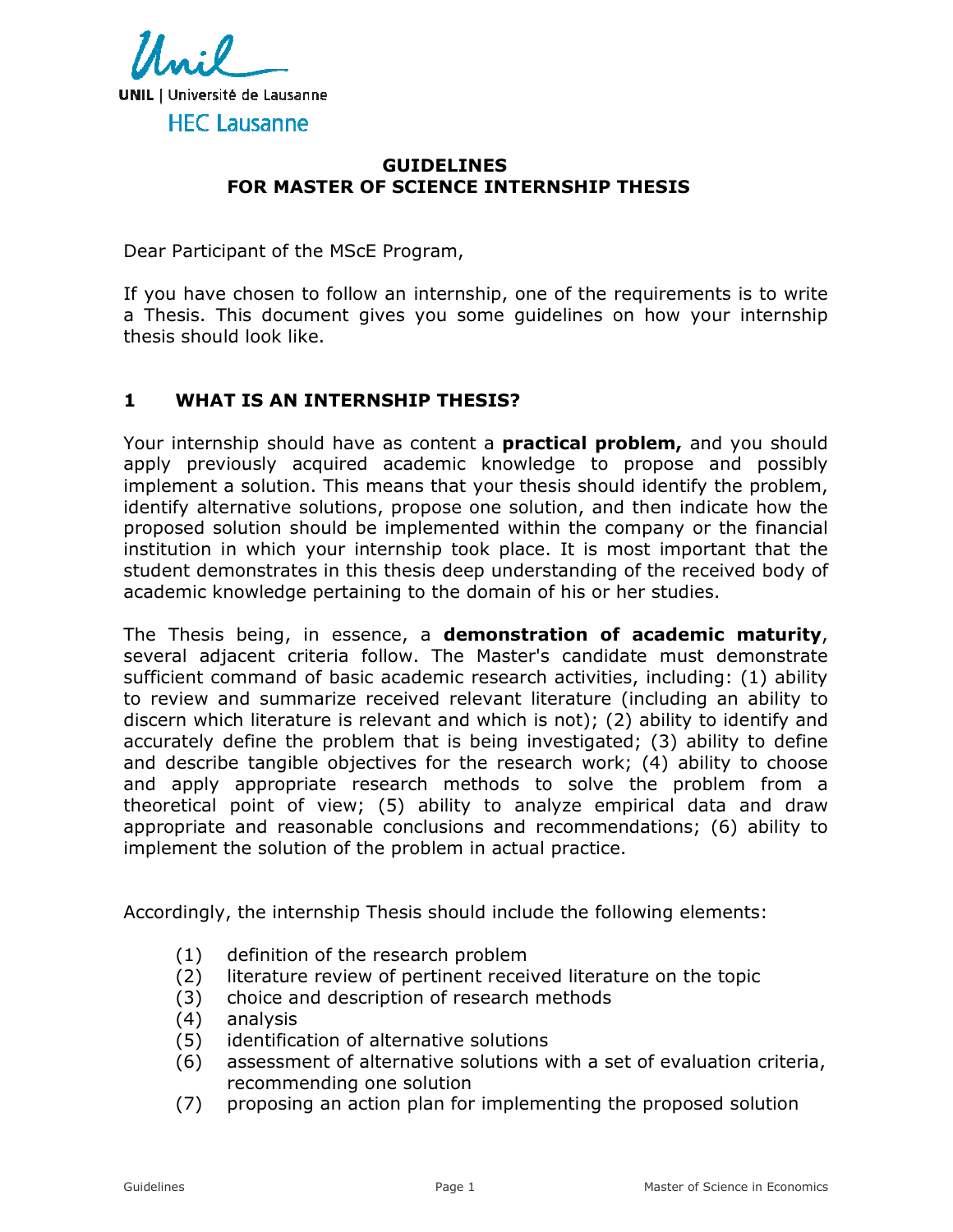### **2 HOW EXTENSIVE SHOULD THE THESIS BE?**

There is no established criterion for the extent of an internship Thesis in terms of page numbers (assuming 11 or 12-point font, normal page margins, and 1,5-line line-spacing). What is critical is the content, not extent. Usually, though, an internship Thesis in Economics tends to range **around 20 to 40 pages**, including the cover sheet, tables of contents, and full references.

### **3 HOW SHOULD THE THESIS LOOK LIKE?**

Every Internship Thesis should be of **publication quality**, meaning that it could be uploaded on the website of the Master's program. This means that the company or financial institution, within which the work got elaborated, could use the document and give it to its clients. You clearly understand that a thesis containing mistakes of language, form or intellectual content could not be distributed.

Depending on the requirements of the company or financial institution, the thesis may be published on the internet, be partially publishable, or confidential. In all cases, following the internship guidelines, the thesis should be distributed to the professor responsible for the grading of the thesis and the supervision, to the expert and obviously to the company where the internship took place. In all cases, the thesis should follow the outline discussed below.

If the company agrees that the thesis may be published on the internet, a non password protected pdf file should be transmitted to the executive assistant of the program who will then place the file on the internet. If the thesis is to be kept confidential, great care should still be paid in the writing of the thesis since the company or financial institution may still wish to distribute the document to its clients. However, in this case, only the paper version should be remitted.

The copyright to the work will belong to the author in any case.

The students are to add the following disclaimer on the first page of the Master of Science internship thesis: "The work is the responsibility of the author, in no way does it engage the responsibility of the University, nor of the supervising Professor".

In case of a professional or commercial use, the University rules apply.

During the internship the usual confidentiality rules apply (see article 321 and 162 of the swiss law).

### **3.1 Title Page**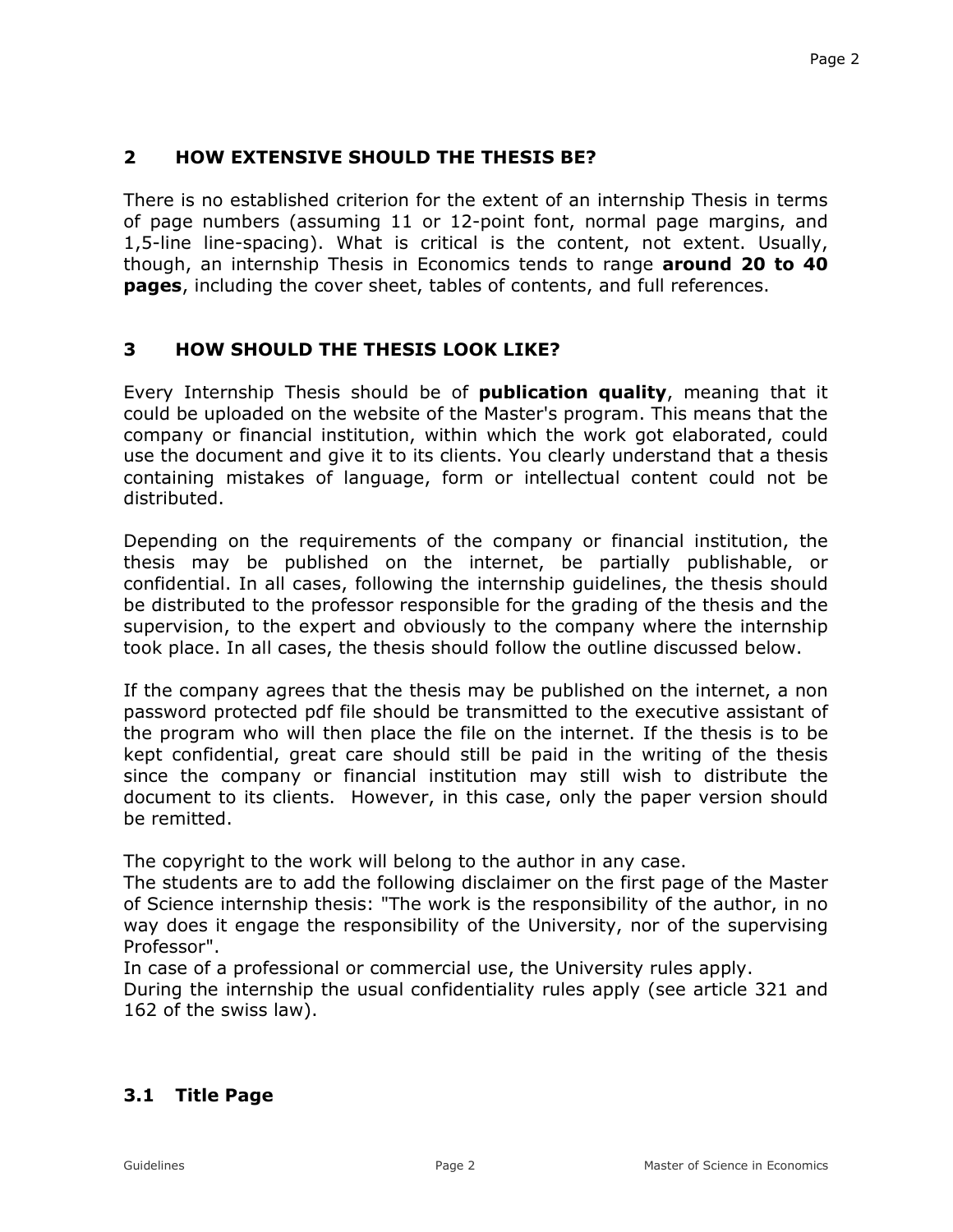The title page of the thesis should include the following information (an example copy will be provided later):

- a) Title of the thesis
- b) Author(s) name, institutional affiliation, study program affiliation
- c) Date
- d) Name of company, department where thesis got written, responsible for the thesis
- e) Name of professor who supervised the thesis
- f) Name of expert who participated at the thesis defense.

The title page should be numbered as page 1, even though the page number should not be marked on this page. The subsequent pages (abstract, table of contents, etc) are then numbered consecutively.

### **3.2 Abstract**

The title page will not carry any abstract. Instead, the title page should be followed by an abstract page, which should include, in addition to the information above, English- and French-language abstracts of the thesis. Also, the abstract page should list the thematic keywords of the thesis (see below). The abstract page should not exceed one page, which means that the abstract itself can be up to ½ pages long.

The abstract goes on an unnumbered page after the title page, but before the executive summary (see also below).

# **3.3 Keywords and JEL Classification**

The thematic keywords for the paper should be included in the abstract, under the heading "Keywords".

The JEL (Journal of Economic Literature) Classification should appear following Keywords, under the heading "JEL Classification". You may find the classification codes under http://www.aeaweb.org/jel/guide/jel.php Two to three JEL codes should be provided.

# **3.4 Executive Summary**

The abstract page can be followed by an executive summary, of up to 2-3 pages, in English language. The executive summary should state the research problem, list main findings, and discuss the main conclusions emanating from the work. The goal of the Executive Summary is to explain to the reader what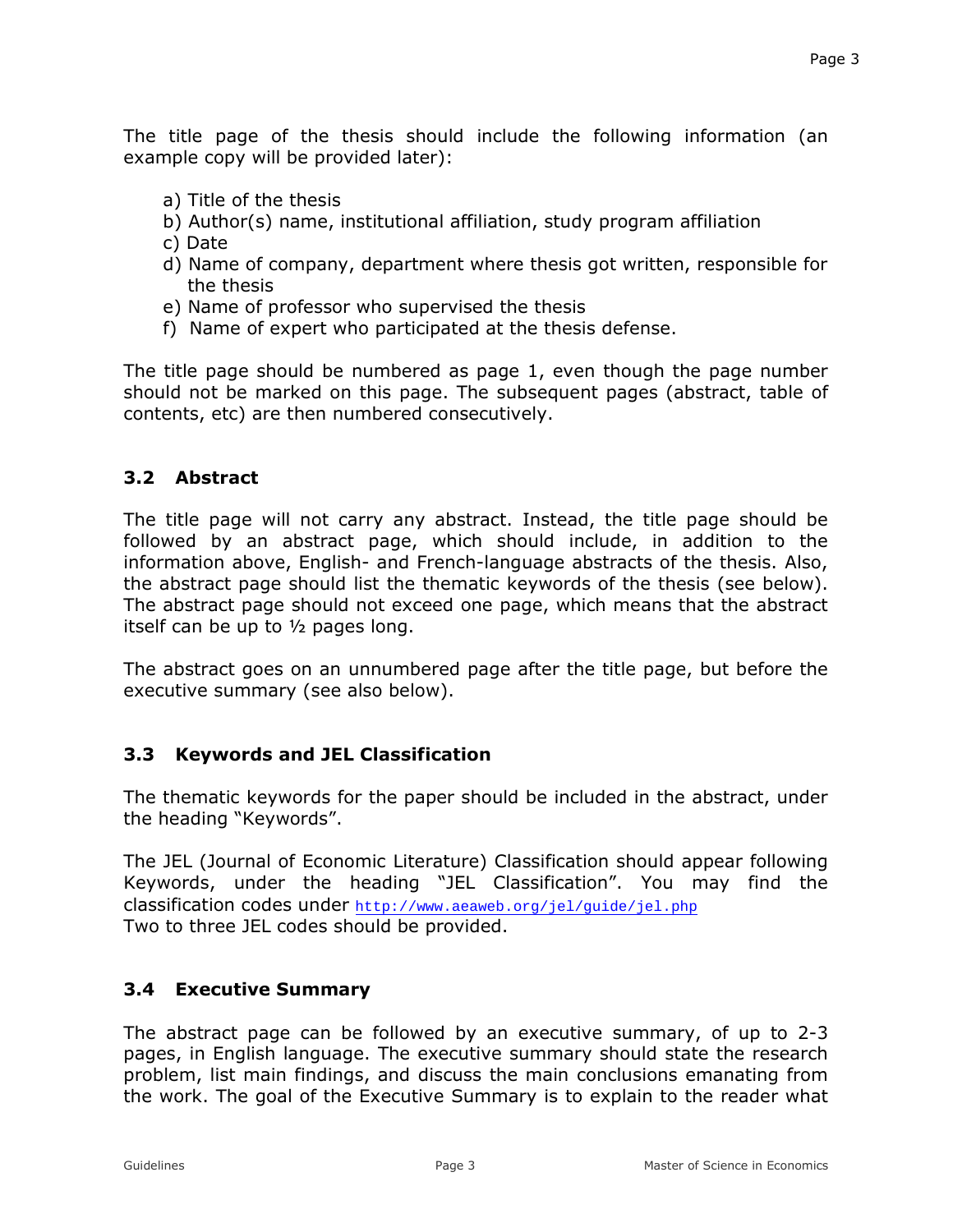the question asked is, why it is interesting, as well as to describe the main elements of the answer provided and contrast it with those provided in the antecedent literature..

### **3.5 Format**

The thesis should be printed on A4-size paper, using one-sided printing mode.

### **3.5.1 Headings**

All headings should be consecutively numbered, with arabic numerals, starting from 1. The only exceptions to this rule are: (1) title page; (2) abstract; (3) table of contents; (4) lists of tables and figures; and (5) list of references. These titles are NOT numbered.

Appendices (e.g., statistics software syntaxes, questionnaires, etc) are numbered consecutively, with latin (roman) numerals, starting from I.

All headings should use a sans-serif font, such as Arial.

Higher- and lower-order numerals in second, third, and fourth-order headings should be separated with a dot, as shown in this document. Note that the last numeral must NOT be followed by a dot! (E.g., "3.1.2 Xxx..."). Normally, only up to third-order headings should be used.

Every chapter of the thesis begins with a first-order heading. The first-order heading should always be preceded by a page break (a new first-order heading always starts a new page; note that this custom is not followed in the present document). A 16-point font should be used, with capitalized letters and bold typeface.

Second-order headings should be numbered consecutively, with sub-chapter numbering separated with a dot, as shown in this document. A 14-point bold typeface should be used, with capitalized first letters of the word, using the English custom. Second-order headings should be preceded by two empty lines (altogether 24 points).

Third-order headings should be numbered consecutively. A 12-point bold typeface should be used, with capitalized first letters of the word. Third-order headings should be preceded by one empty line (12 points).

### **3.5.2 Spacing**

1,5 line spacing should be used (i.e., not double- or single-spaced).

### **3.5.3 Margins**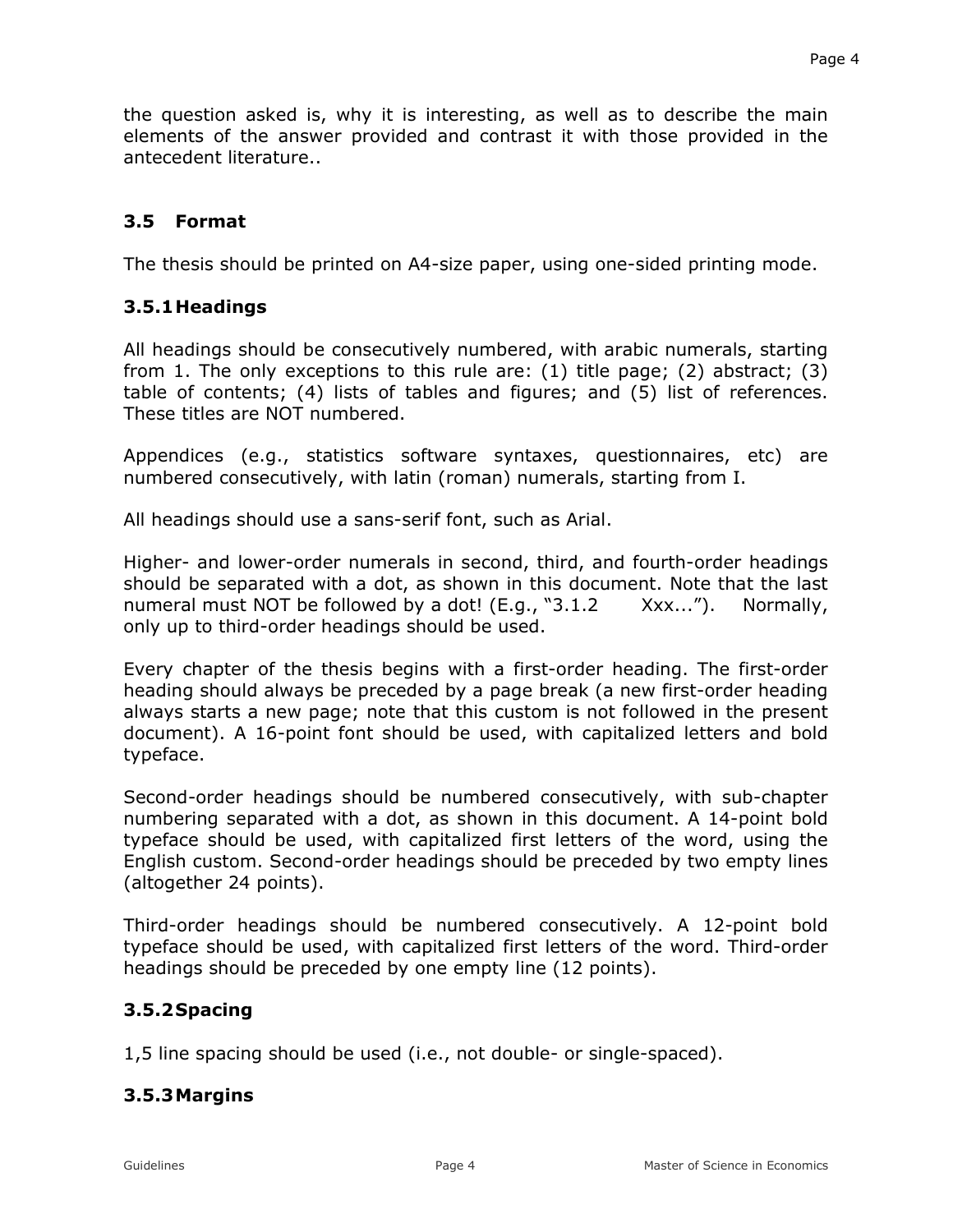All margins should be 2,5 centimeters: both sides, top, and bottom.

# **3.5.4 Body Text**

All body text should be justified. The body text font should be Times New Roman, with 12 point size. Paragraphs should be separated by an empty line. The first lines of paragraphs should not be indented.

# **3.5.5 Pagination**

All pages are numbered, except the title page. Indicate the page number (total number of pages in parenthesis) on the top right corner of the page. In the page footer, separated by a 0,5 -point paragraph border on top, you should mark your own name and thesis title, as indicated in this document.

# **3.5.6 Tables, Figures**

Tables and figures should be integrated into the paper, not provided at the end of the paper itself. Tables are numbered consecutively for each chapter (e.g., 'Table 4.1' for the first table of the fourth chapter). Table headings are marked above the table.

Figures (includes graphs, charts, diagrams, photos, etc) are numbered consecutively for each chapter (e.g. 'Figure 3.3' for the third figure of the third chapter). Figure headings are marked under the figure.

# **3.5.7 Table of Contents**

The table of contents follows Executive Summary. Sub-headings should be appropriately indented. Page numbers should be indicated.

# **3.5.8 List of Figures, List of Tables**

Lists of figures and tables follow the table of contents. Each list begins a new page.

### **4 Content**

The first paragraph of every thesis should provide the introduction. Typically, the following structure is used:

- 1.1 Research problem
- 1.2 Literature review
- 1.3 Research methods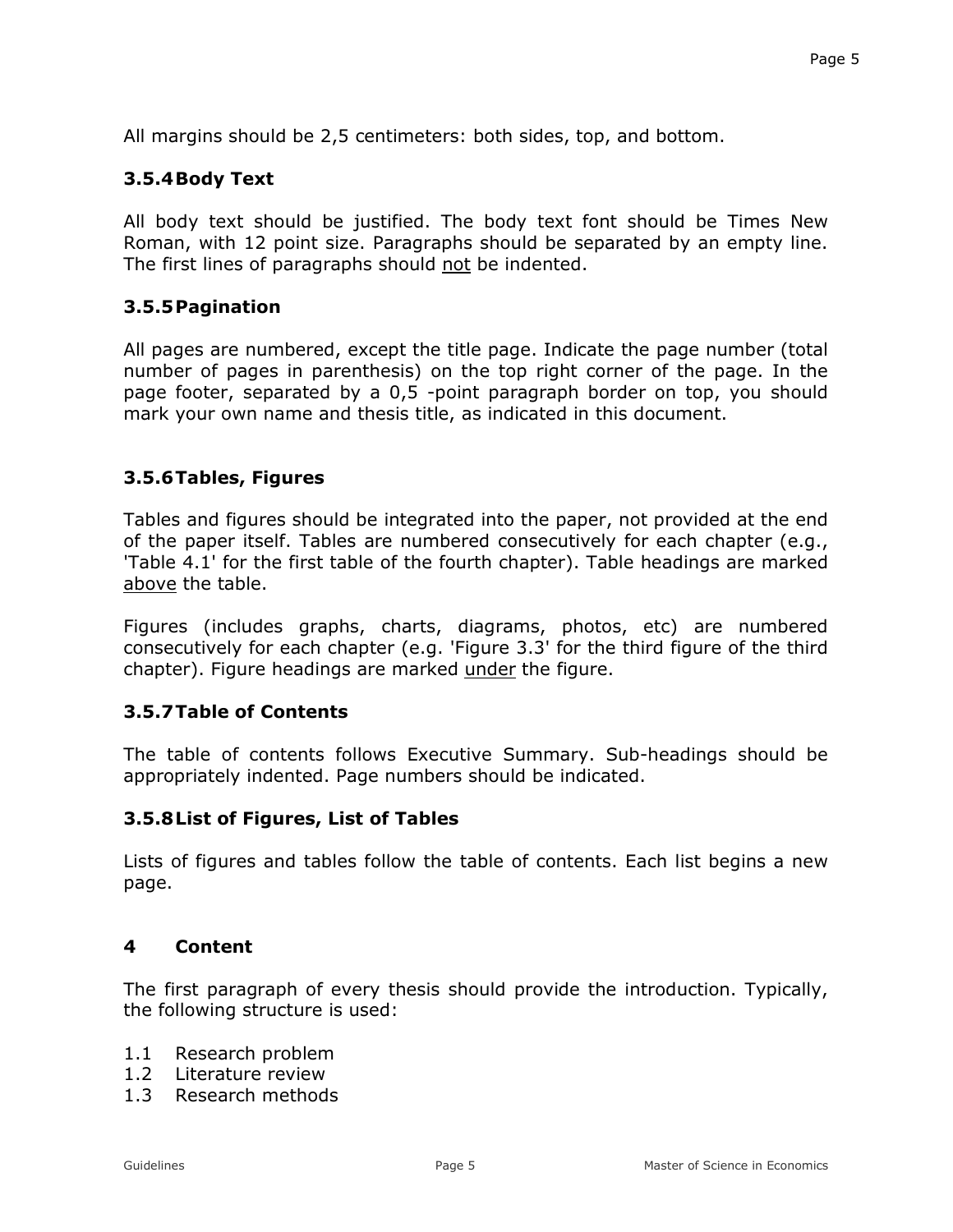- 1.4 Analysis
- 1.5 Alternative solutions
- 1.6 Evaluation & recommendation
- 1.7 Action plan (who does what, when, what the critical milestones are, how much it all costs, what risks can be avoided...etc)

The background chapter lays out the **domain of the work** as well as the broad research problem. What are we dealing with here? Why is it important? What is the general issue? What is known and what remains to be answered?

Specific, **tangible research questions** should be stated in a separate chapter. What specific questions do we seek to address? Why are they important?

Tangible, **measurable objectives** should also be listed separately. What are our tangible objectives, and what do we want to achieve? The objectives should be formulated in such a way that it is possible for an external reader to assess whether they have been achieved.

A brief **description of the methods**, as well as the empirical context and sample, should also be provided.

Optionally, the candidate may also wish to define the **scope of the thesis**, in terms of empirics, issues to be included in the exploration, and issues excluded from the thesis.

The introduction chapter provides the blueprint of the thesis. It lays out the foundation upon which the thesis is built.

The introduction chapter is followed with a literature review: a review of received pertinent academic (and sometimes managerial) literature. The literature review should be well structured and discuss potential sub-themes and potential research streams and underlying theories separately. The literature review should document what is known of the research problem and where the gaps are in received knowledge. Quite often, in Master's Theses, the candidate creates a summary or a synthesis of the literature, perhaps in the form of a model, structured illustration, or something of the like. The literature review can also produce a set of hypotheses for empirical testing, for example. Whatever the conclusion, it is important for the candidate to add her own intellectual contribution to the literature review and not simply recite received works. The candidate should also demonstrate an ability to critically review received works and provide her own assessment of these. E.g., what are the limitations of received works? What is their domain of applicability? What explicit and implicit assumptions do they build on? What is the significance of received works for the research problem at hand?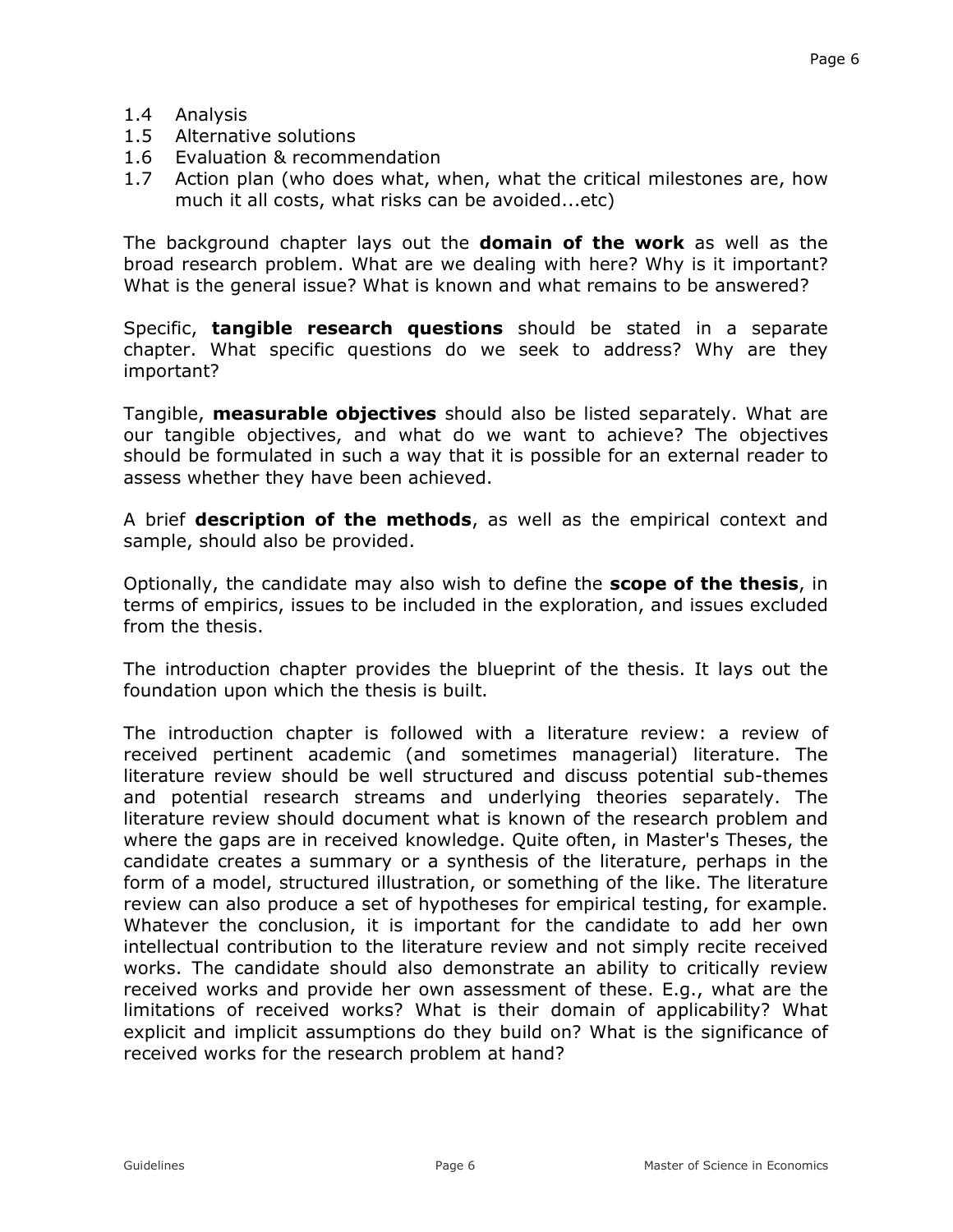After the literature review, the thesis should proceed to discussing and justifying the choice of empirical context and the research methods to be applied. It is important that the literature review, its synthesis, and the methodological and empirical choices are compatible with one another.

After the method section, the thesis should proceed to discussing analysis and findings. The structuring of this section depends on the research method chosen.

The thesis should conclude by discussing the implications of the findings, both for received theory and for managerial practice. What was found, and how does this add to our received understanding of the problem domain? What do these findings mean for theory? And what are the managerial implications? What should managers do? How does the finding affect the financial institution?

The discussion section should conclude by honestly discussing reliability and validity limitations, as well as general limitations of the study. What were the main contributions, and how strong and generalizable are they? An honest discussion of limitations serves to demonstrate the academic and intellectual maturity of the candidate.

### **5 Appendices**

Appendices should provide the research instruments used (e.g., questionnaires), as well as possible syntax files of statistical software packages. The version number of the software package used should be provided. In empirical theses, also the empirical data, as well as the syntax file, should be included with the thesis so that the analyses can be verified if necessary.

# **6 Research Ethics and Good Practice**

The thesis should appropriately **cite all the articles, books, and internet sources** (e.g., texts downloaded from the internet, program codes and syntaxes obtained from the internet) from which information has been drawn. Direct quotations of received sources can be used, but these must be clearly marked as quotations. Chained referencing of sources should be avoided (i.e., if a source article references another article, the candidate should find the original source and use this as reference).

The input and help obtained from other persons and organizations should be acknowledged in a preface. The thesis should be honest about its own contributions and limitations. Ideas received from others should be